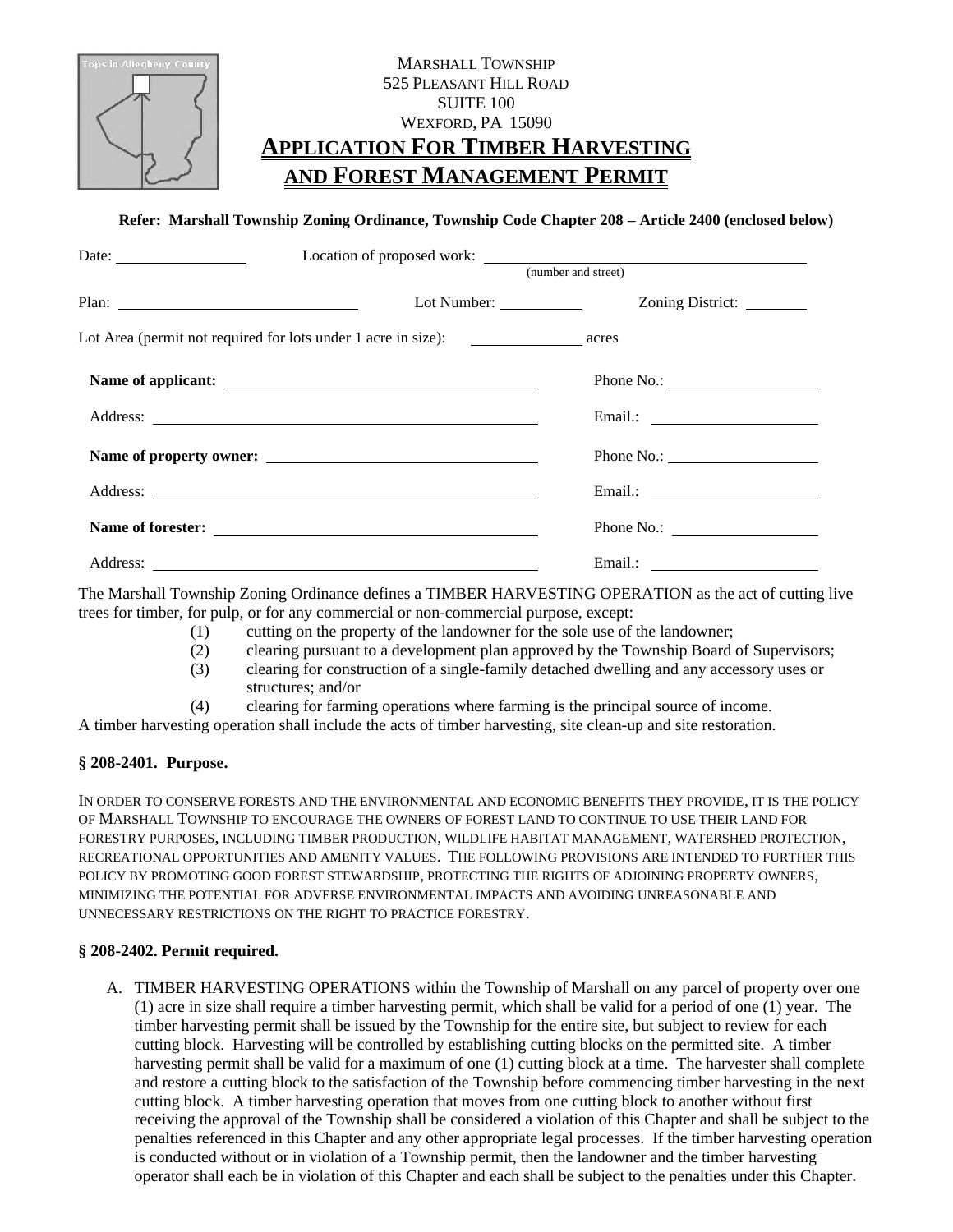#### **§ 208-2403. Application procedures.**

- A. APPLICATION FOR A TIMBER HARVESTING PERMIT SHALL BE MADE IN WRITING TO THE ZONING OFFICER ON FORMS PROVIDED BY THE TOWNSHIP. SUCH APPLICATION SHALL BE ACCOMPANIED BY TWO (2) COPIES OF THE FOLLOWING:
	- 1. A site plan as described in '208-2405 (B)
	- 2. A Forest Management Plan as described in '208-2405 (A)
	- 3. An Erosion and Sedimentation Control Plan as approved by the Allegheny County Conservation District. A copy of the agency's review/approval comments should be attached.
	- 4. Financial Security as described in '208-2408
	- 5. Application fee as set from time to time by resolution of the Township Board of Supervisors.
	- 6. Certificate of insurance as described in '208-2408.
- B. The Zoning Officer and the Township Forester shall examine the application and the Township Forester will provide a recommendation to the Zoning Officer who will either approve or reject said application within thirty (30) days after all necessary filing and required information have been submitted. If the application is rejected, the Zoning Officer shall inform the applicant in writing, stating the reasons for such rejection.
- C. A copy of all plans and applications for proposed TIMBER HARVESTING OPERATIONS to be considered for approval may be submitted by the Township Zoning Officer for review by any other appropriate Township consultant or governmental agency, including but not limited to the Township Forester; the Township Engineer; the Pennsylvania Department of Conservation and Natural Resources, Bureau of Forestry, Fish and Boat Commission, Bureau of Dams and Waterways Management; the Pennsylvania Department of Environmental Protection; and the Allegheny County Conservation District.

#### **§ 208-2404. Notification and preparation of Forest Management Plan.**

- A. NOTIFICATION OF COMMENCEMENT OR COMPLETION. THE HOLDER OF A TIMBER HARVESTING PERMIT SHALL NOTIFY THE TOWNSHIP AT LEAST TWO (2) BUSINESS DAYS BEFORE THE OPERATION COMMENCES AND WITHIN TWO (2) BUSINESS DAYS BEFORE THE OPERATION IS COMPLETE. NO TIMBER HARVESTING SHALL OCCUR UNTIL THE NOTICE HAS BEEN PROVIDED. NOTIFICATION SHALL BE IN WRITING AND SHALL SPECIFY THE LAND ON WHICH HARVESTING SHALL OCCUR, THE EXPECTED SIZE OF THE HARVEST AREA, AND, AS APPLICABLE, THE ANTICIPATED STARTING OR COMPLETION DATE OF THE OPERATION.
- B. Forest Management Plan. Every landowner on whose land timber harvesting is to occur shall prepare a written Forest Management Plan in the form specified by this Article. No timber harvesting shall occur until the required plans have been prepared and the permit approved by the Township. The provisions of the Forest Management Plan shall be followed through out the timber harvesting operation. This plan shall be available at the harvest site at all times during the operation and shall be provided to the Township Staff upon request.
- C. Responsibility for Compliance. The landowner and the operator shall be jointly and severally responsible for complying with the terms of the Forest Management Plan.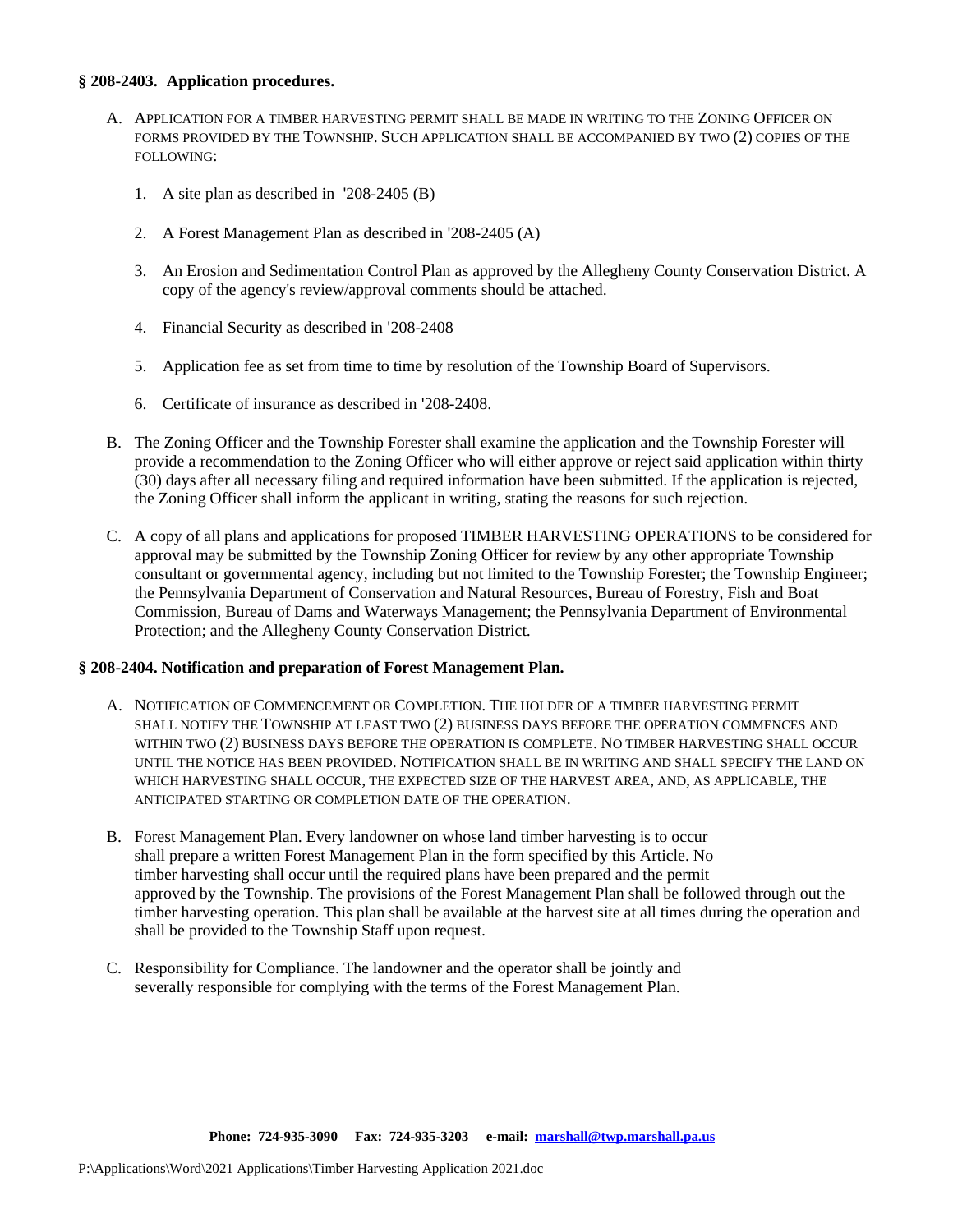#### **§208-2405. Contents of the Forest Management Plan.**

- A. Minimum Requirements. At a minimum, the Forest Management Plan shall include the following:
	- 1. Design, construction, maintenance, and retirement of the access system, including haul roads, skid roads, skid trails, and landings;
	- 2. Design, construction, and maintenance of water control measures and structures such as culverts, broadbased dips, filter strips, and water bars;
	- 3. Design, construction, and maintenance of stream and wetland crossings;
	- 4. The general location of the proposed operation in relation to State, County, and municipal roads, including any access to those roads;
	- 5. The type and rate of seeding/mulching to be used and where it will be placed, to stabilize soil after logging;
	- 6. Any other requirement deemed necessary by the Township to protect the public health, safety, and welfare.
- B. Site Plan. Each Forest Management Plan shall include a site plan containing the following information:
	- 1. Site location and boundaries, including both the boundaries of the property in which the timber harvest will take place and the number and location of the (10) acre cutting blocks within that property;
	- 2. A site location map which shall be taken from the Zoning Map, drawn at a minimum scale of one (1) inch equals twelve hundred (1,200) feet, to include the location of the proposed timber harvesting operation in relation to the township boundaries, public streets, and all properties adjoining the property being developed;
	- 3. Total acreage of site and total acreage of timber harvesting area;
	- 4. Contours as shown on the current version of the U.S.G.S. topographical map;
	- 5. Significant topographic features related to potential environmental problems, including slopes 25% and greater, landslide prone areas, unstable soils and flood prone areas;
	- 6. Location of all earth disturbance activities such as roads, landings, and water control measures and structures;
	- 7. Location of all crossings of waters of the Commonwealth; and
	- 8. The general location of the proposed operation in relation to State, County, and municipal roads, including any access to those roads.
- C. Compliance with State Law. The timber harvesting plan shall address and comply with the requirements of all applicable State laws and regulations including, but not limited to the following:
	- 1. Erosion and sedimentation control regulations contained in 25 Pennsylvania Code, Chapter 102, promulgated pursuant to the Clean Streams Law (35 P.S. §§ 691,1 et seq.), as amended;
	- 2. Stream crossing and wetlands protection regulations contained in 25 Pennsylvania Code, Chapter 105, promulgated pursuant to the Dam Safety and Encroachments Act (32 P.S. §§ 69.3.1 et seq.), as amended; and

**Phone: 724-935-3090 Fax: 724-935-3203 e-mail: [marshall@twp.marshall.pa.us](mailto:marshall@twp.marshall.pa.us)**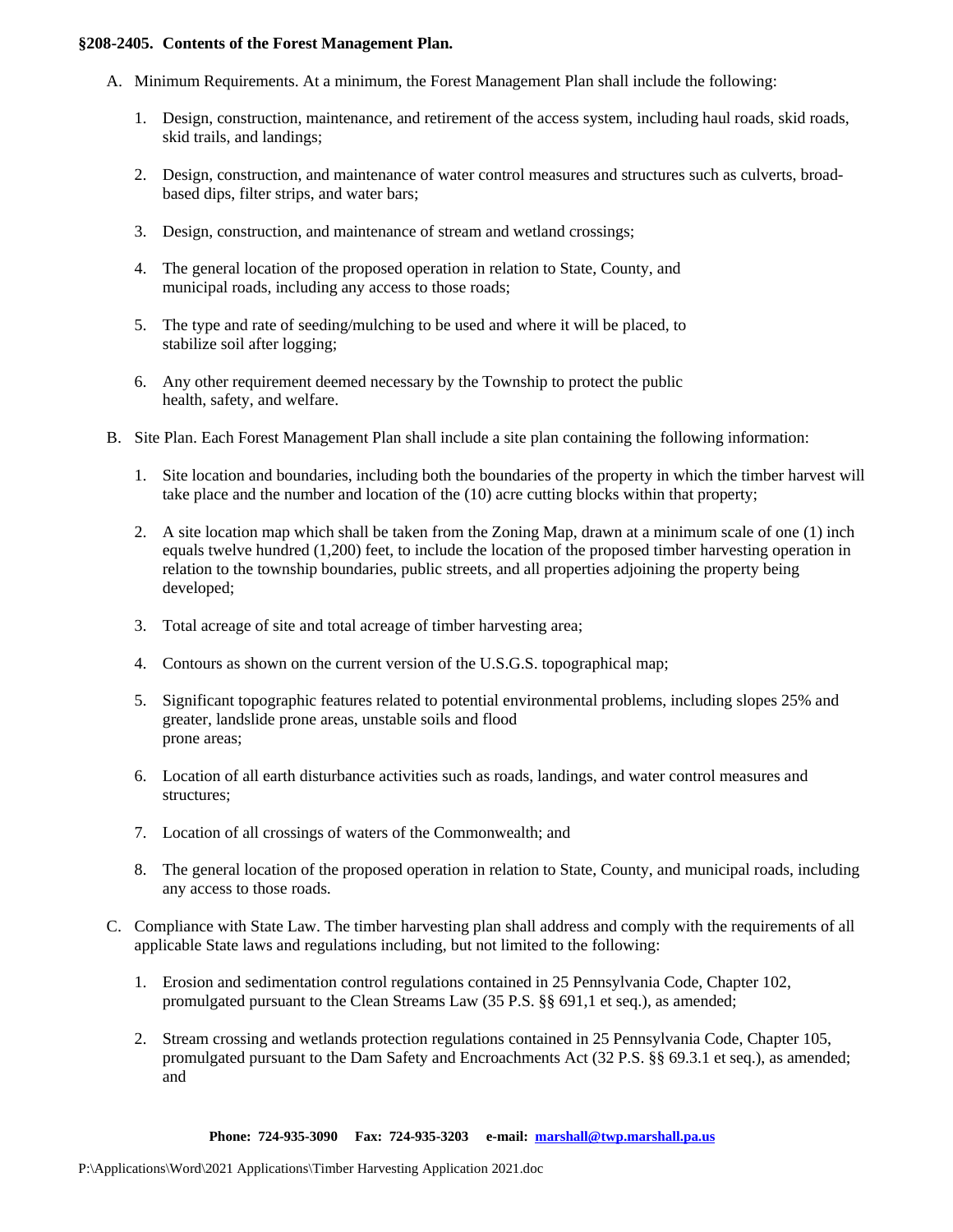- 3. Stormwater Management Plans and regulations issued pursuant to the Stormwater Management Act (32 P.S. §§ 680.1 et seq.), as amended.
	- a. Relationship of state laws, regulations, and permits to the Forest Management Plan. Any permits required by State laws and regulations shall be attached to and become part of the Forest Management Plan. An Erosion and Sedimentation Pollution Control Plan that satisfies the requirements of 25 Pennsylvania Code, Chapter 102, shall also satisfy the minimum requirements for the Forest Management Plan and associated map specified in paragraphs A and B of this section provided that air information required by these paragraphs is included or attached.
	- b. Best Management Practices. Best management practices as provided for in "Best Management Practices for Pennsylvania Forests", Penn State College of Agricultural Sciences 1996, as amended; "Best Management Practices for Silvicultural Activities in Pennsylvania's Forest Wetlands'", Penn State University School of Forest Resources, College of Agricultural Sciences, and the Pennsylvania Hardwoods Development Council, 1993, as amended; and "Controlling Erosion and Sediment from TIMBER HARVESTING OPERATIONS", The Commonwealth of Pennsylvania Department of Environmental Protection Bureau of Water Quality Protection, 1999, as amended, shall be utilized, for all forest management and timber harvesting operations. Any conflict in what is the best management practice shall be decided by the Township Forester who shall determine the best management practice consistent with the above guidelines.

#### **§208-2406. General requirements.**

- A. The following requirements shall apply to all TIMBER HARVESTING OPERATIONS in the Township.
	- 1. All timber harvesting slash shall either remain on the ground as it fell (no slash shall be taller than (6) feet in height), be accumulated into bush piles of height not exceeding six (6) feet above ground, be mulched on the site, or be removed from the site.
	- 2. All slash piles shall be located a minimum of fifty (50) feet from any public road, private road, driveway, and/or property line.
	- 3. Diameter-limit: cutting shall not be permitted.
	- 4. Clearcutting shall not be permitted on a property unless approved by the Township Forester based upon a determination that: clearcutting will significantly assist in forest regeneration; clearcutting will not cause excessive erosion and sedimentation; clearcutting will not be done within 50 feet of any public road rightof-way or any abutting property; clearccutting is consistent all applicable federal, state and local.
	- 5. Timber harvesting shall not be undertaken on any ground with a slope exceeding fifty percent(50%).
	- 6. Timber Harvesting on slopes exceeding twenty-five percent (25 %) will be permitted as long as the harvesting is not taking place on soils prone to slipping and landslides as per the Soil Survey of Allegheny County, Pennsylvania.
	- 7. Proper erosion and sedimentation control measures shall be taken on disturbed property to prevent accelerated water runoff.
	- 8. No on-site retail sale of harvested wood or logs shall be permitted on the property unless the property is located in a commercial zoning district.
	- 9. Timber buffer zones of twenty-five (25) feet along all public roads, private roads, and property lines shall be maintained on the property on which the timber harvesting is being conducted.
	- 10. Timber buffer zones of twenty-five (25) feet along all streams or springs shall be maintained on the property on which the timber harvesting is being conducted.

**Phone: 724-935-3090 Fax: 724-935-3203 e-mail: [marshall@twp.marshall.pa.us](mailto:marshall@twp.marshall.pa.us)**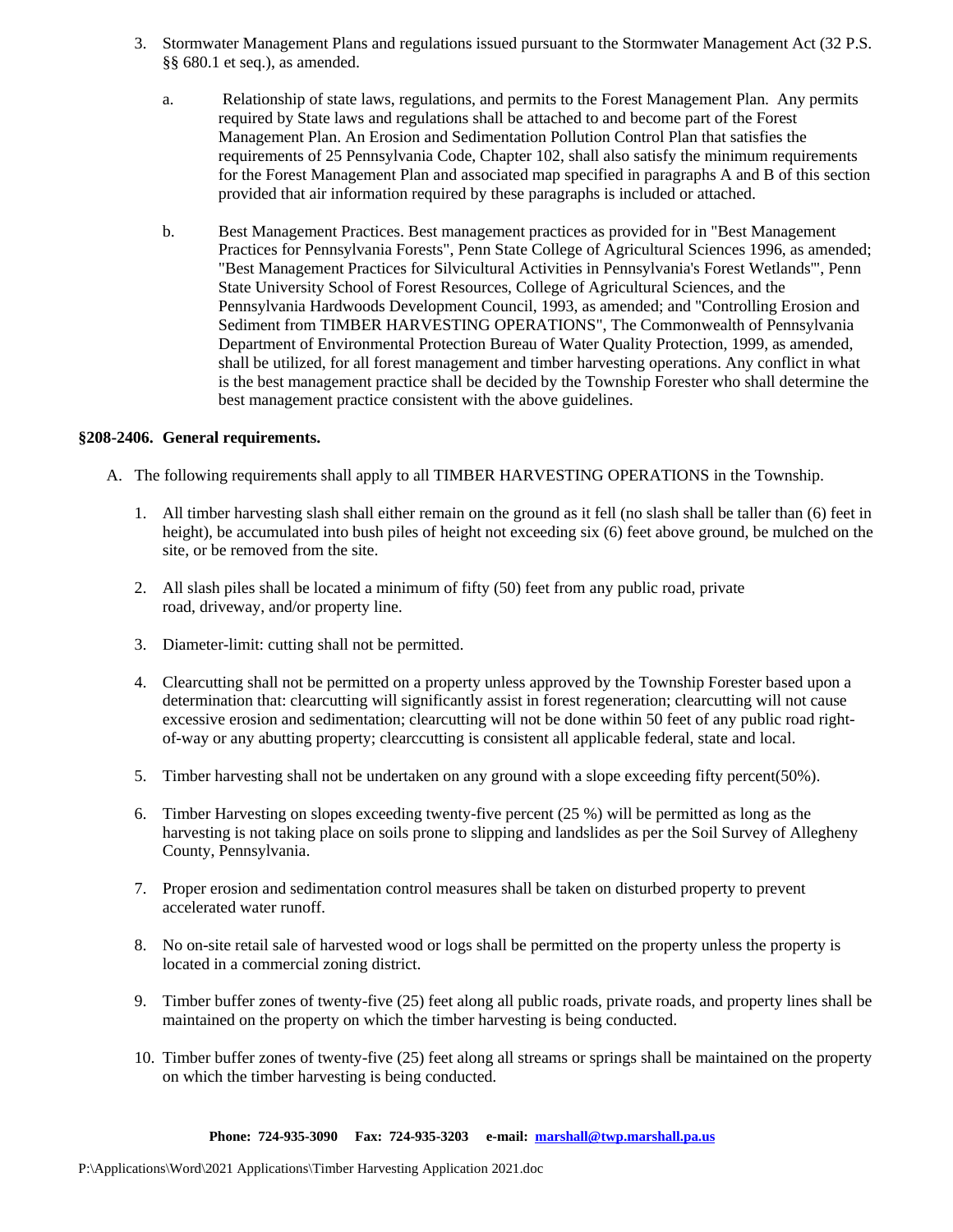- 11. All cutting, removing, skidding and transporting of trees as part of the timber harvesting shall be planned and performed in such a manner as to minimize the disturbance of or damage to other trees, vegetation and the land itself.
- 12. Roads and trails shall be constructed, maintained and abandoned in such manner as to prevent soil erosion and permanent damage to soil and waterways.
- 13. Where possible, stream crossings shall be avoided, however where deemed necessary by the Township Forester and/or Township Engineer crossings shall be made at right angles across suitable culverts or bridges.
- 14. Hauling or skidding or placing fills or other obstructions in perennial or intermittent steams is prohibited except over culverts or bridges and as approved by the Township Forester and/or Township Engineer.
- 15. Felling or skidding on or across property of others is prohibited without the express written consent of the owners of such property. Felling or skidding on or across any public street is prohibited without the express written consent of the Township (in the case of Township roads), the Pennsylvania Department of Transportation (in the case of State Roads), or Allegheny County (in the case of County Roads).
- 16. Upon the completion of timber harvesting, all skid and haul roads shall be seeded with annual grasses and access to such roads from public or private streets by motor vehicles of any kind shall be effectively blocked.
- 17. Before timber harvesting begins, all trees which are to be felled in connection therewith shall be clearly marked on the trunk and the stump so that the same may be easily identified both before and after a tree has been felled. No trees shall be felled which have not been designated for removal on the Forest Management Plan as finally approved by the Township.
- 18. Any more restrictive provisions, in this Chapter or any other Township ordinances that protects bicentennial trees shall apply.
- 19. Timber harvesting operations shall be conducted at a time of the year when the Township Forester determines that the least amount of environmental damage will occur and are subject to being shut down if they occur at other times.
- 20. Upon completion of a timber harvesting operation, all disturbed areas such as the landings, roads and critical areas must be reseeded with annual grasses as determined by the Township Forester.
- 21. Applicants, permittees, landowners and timber harvesting operations shall comply with all applicable federal, state, county and Township ordinances and regulations.

#### **§208-2407. Use of Township Roads.**

A. FOR ALL TIMBER HARVESTING OPERATIONS, PRIOR TO HAULING ON ANY TOWNSHIP ROAD, FINANCIAL SECURITY SHALL BE POSTED IN ACCORDANCE WITH §208-204.1. HEREOF. THE TOWNSHIP ENGINEER AND/OR HIS DESIGNEE SHALL PREPARE A REPORT PRIOR TO HAULING TO ESTABLISH THE EXISTING ROAD CONDITION AND FOR THE PURPOSE OF ESTABLISHING REASONABLE TIMES AND CONDITIONS FOR HAULING LOGS AND RELATED MATERIAL SO THAT DAMAGE TO THE ROAD WILL BE MINIMIZED. SUCH CONDITIONS MAY INCLUDE, WITHOUT LIMITATION, LIMITING HAULING TO DRY PERIODS. THE TOWNSHIP SHALL BE NOTIFIED DURING NORMAL WORKING HOURS AS TO WHEN HAULING WILL BEGIN FROM A CUTTING BLOCK SO THAT THE FIRST TRUCK CAN BE FOLLOWED TO DETERMINE IF THE ROADWAY IS BEING DAMAGED.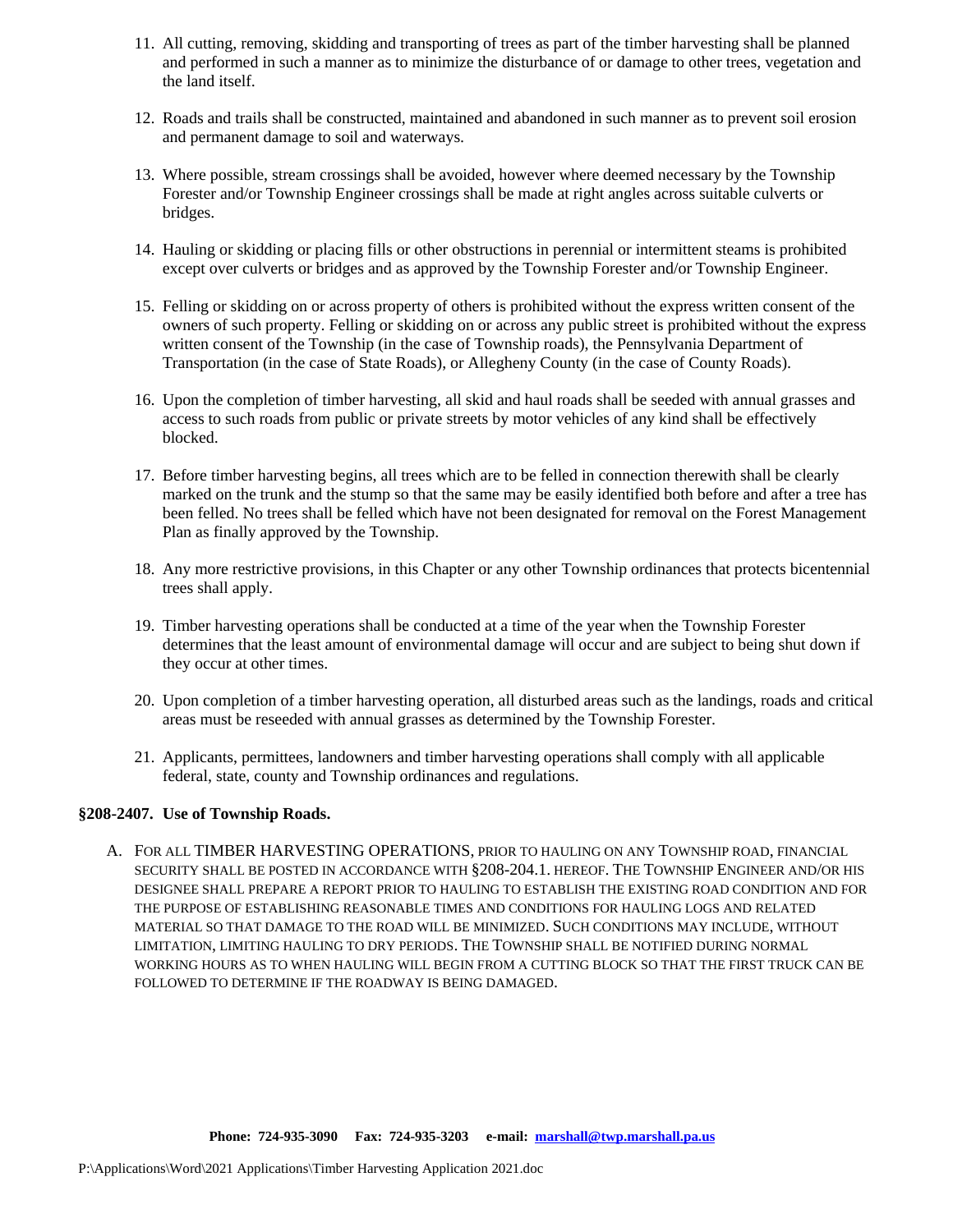- B. A LOGGING OPERATION SHALL KEEP ANY ROADWAY OVER WHICH IT HAULS LOGS OR OTHER MATERIAL CLEAN AND FREE OF MUD AND DEBRIS TO THE EXTENT THAT SUCH ROADWAY MUD, DEBRIS OR SIMILAR MATERIAL IS THE RESULT OF VEHICLES TRAVELING TO AND FROM THE TIMBER HARVESTING OPERATION. AT THE POINT OF ACCESS, THE PERMITTEE SHALL CONSTRUCT AN AGGREGATE ENTRANCE AREA TO SUPPORT THE ROADWAY EDGE. NO PARKING OF TIMBER HARVESTING RELATED VEHICLES OR STORAGE OF LOGS OR MATERIALS SHALL BE PERMITTED IN THE ROAD RIGHT-OF-WAY. WATER FROM THE TIMBER HARVESTING AREA SHALL NOT BE DISCHARGED ONTO THE ROADWAY SURFACE.
- C. No cutting or loading shall take place between the hours of 7 am and 7 pm, Monday through Saturday and all day Sunday and federally designated legal holidays.

### **§208-2408. Financial security.**

- A. Performance Security.
	- 1. Prior to the commencement of a timber harvesting operation, financial security in the amount of seven hundred dollars (\$700) per acre (to a maximum of \$7,000 per cutting block) shall be posted with the Township by the applicant/permittee in order to guarantee restoration of the property. Such financial security shall be in accordance with Township ordinances and in form acceptable to the Township Solicitor.
	- 2. Such financial security shall be posted with a bonding company or Federal or Commonwealth chartered lending institution chosen by the party posting the financial security, provided that said bonding company or lending institution is authorized to conduct such business within the Commonwealth.
	- 3. This financial security will not be released by the Township until a post harvest report indicates that land restoration has been completed to the satisfaction of the Township.
- B. Road Maintenance Security.
	- 1. Prior to hauling on any Township road, the applicant for the timber harvesting permit shall post separate financial security to guarantee restoration of any roads damaged by the hauling. This financial security, including the amount, type and form shall also comply with the requirements of Chapter 168 of the Marshall Township Code of Ordinances.

#### **§208-2409. Insurance.**

A. Prior to commencing timber harvesting, the applicant/permittee shall procure and maintain adequate insurance in an amount of at least \$1,000,000 to protect it from claims for damages because of bodily injury, including death, and from claims of damages to property which may arise both out of and during the TIMBER HARVESTING OPERATIONS, whether such operations be by itself or by any contractor, agent subcontractor, or anyone directly or indirectly employed by it or them. A certificate of insurance in this amount shall be filed with the Township prior to commencing TIMBER HARVESTING OPERATIONS, which certificate shall state that the Township shall be given written notice at least 60 days prior to cancellation of such insurance. The Township shall be named as an additional insured on all policies of insurance described in this section.

#### **§208-2410. Inspection; Stop Work Orders.**

From time to time as he may deem advisable, the Township Zoning Officer and/or Township Forester shall inspect fine work done under the approved plans, specifications, timing schedule and timber harvesting permit. Whenever the Township Zoning Officer finds that work under any timber harvesting permit fails to conform to the approved plans, specifications and timing schedule, he may as he deems reasonably necessary in reliance upon the criteria set forth in this Article, by written order, direct suspension of other work until conformance has been achieved or direct such other measures that he deems reasonably necessary under the circumstances for control of erosion and sedimentation on the site and for compliance with this Article.